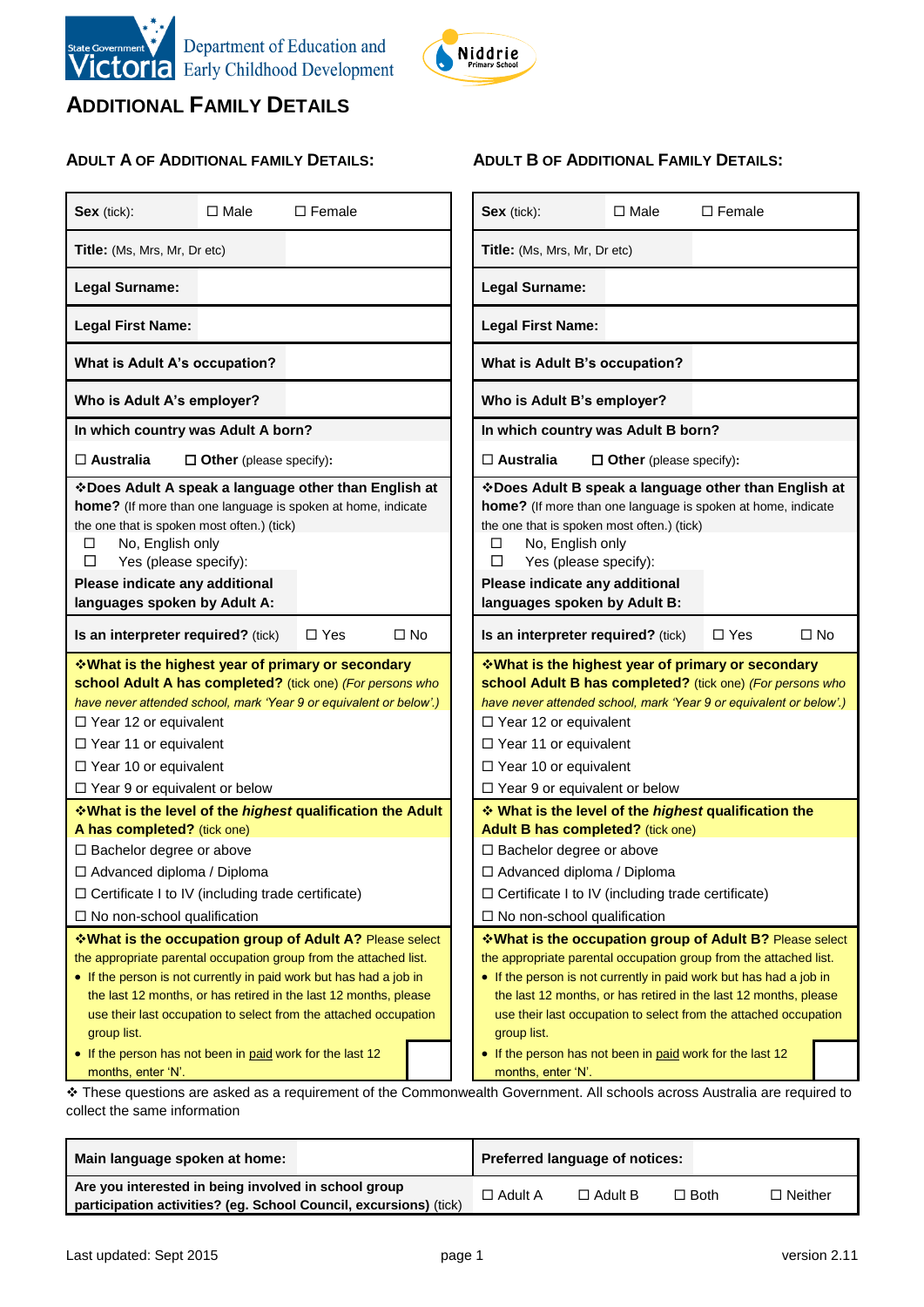### **ADDITIONAL FAMILY CONTACT DETAILS**

### **ADULT A OF ADDITIONAL FAMILY CONTACT DETAILS:**

#### *Business Hours:* **Can we contact Adult A at work?** (tick) Yes No **Is Adult A usually home during business hours?** (tick)  $\Box$  Yes  $\Box$  No **Work Telephone No: Other Work Contact information:** *Business Hours:* **Can we contact Adult B at work?** (tick)  $\Box$  Yes  $\Box$  No **Is Adult B usually home during business hours?** (tick) Yes No **Work Telephone No: Other Work Contact information:**

Yes No

### *After Hours:* **Is Adult A usually home AFTER business hours?** (tick)

| <b>Home Telephone No:</b>                                                                                                                            |                |                |       |                  |  |
|------------------------------------------------------------------------------------------------------------------------------------------------------|----------------|----------------|-------|------------------|--|
| <b>Other After Hours</b><br><b>Contact Information:</b>                                                                                              |                |                |       |                  |  |
| <b>Mobile No:</b>                                                                                                                                    |                |                |       |                  |  |
| <b>SMS Notifications:</b>                                                                                                                            |                |                | ∩ Yes | ∩ No             |  |
| Adult A's preferred method of contact: (tick one)<br>(If Phone is selected, Email shall be used for communication that<br>cannot be sent via phone.) |                |                |       |                  |  |
| Π Mail                                                                                                                                               | $\sqcap$ Email | $\sqcap$ Phone |       | $\Box$ Facsimile |  |
| <b>Email address:</b>                                                                                                                                |                |                |       |                  |  |
| <b>Email Notifications:</b>                                                                                                                          |                |                | ∩ Yes | No T             |  |
| <b>Fax Number:</b>                                                                                                                                   |                |                |       |                  |  |

### **ADULT B OF ADDITIONAL FAMILY CONTACT DETAILS:**

| <b>After Hours:</b>                                                                                                                                  |              |            |       |                  |
|------------------------------------------------------------------------------------------------------------------------------------------------------|--------------|------------|-------|------------------|
| Is Adult B usually home AFTER<br>business hours? (tick)                                                                                              |              |            | □ Yes | $\Box$ No        |
| <b>Home Telephone No:</b>                                                                                                                            |              |            |       |                  |
| <b>Other After Hours</b><br><b>Contact Information:</b>                                                                                              |              |            |       |                  |
| <b>Mobile No:</b>                                                                                                                                    |              |            |       |                  |
| <b>SMS Notifications:</b>                                                                                                                            |              | ∩ Yes      |       | ∩ No             |
| Adult B's preferred method of contact: (tick one)<br>(If Phone is selected, Email shall be used for communication that<br>cannot be sent via phone.) |              |            |       |                  |
| $\Box$ Mail<br>$\Box$ Email                                                                                                                          | $\Box$ Phone |            |       | $\Box$ Facsimile |
| Email address:                                                                                                                                       |              |            |       |                  |
| <b>Email Notifications:</b>                                                                                                                          |              | $\Box$ Yes |       | ∩ No             |
| <b>Fax Number:</b>                                                                                                                                   |              |            |       |                  |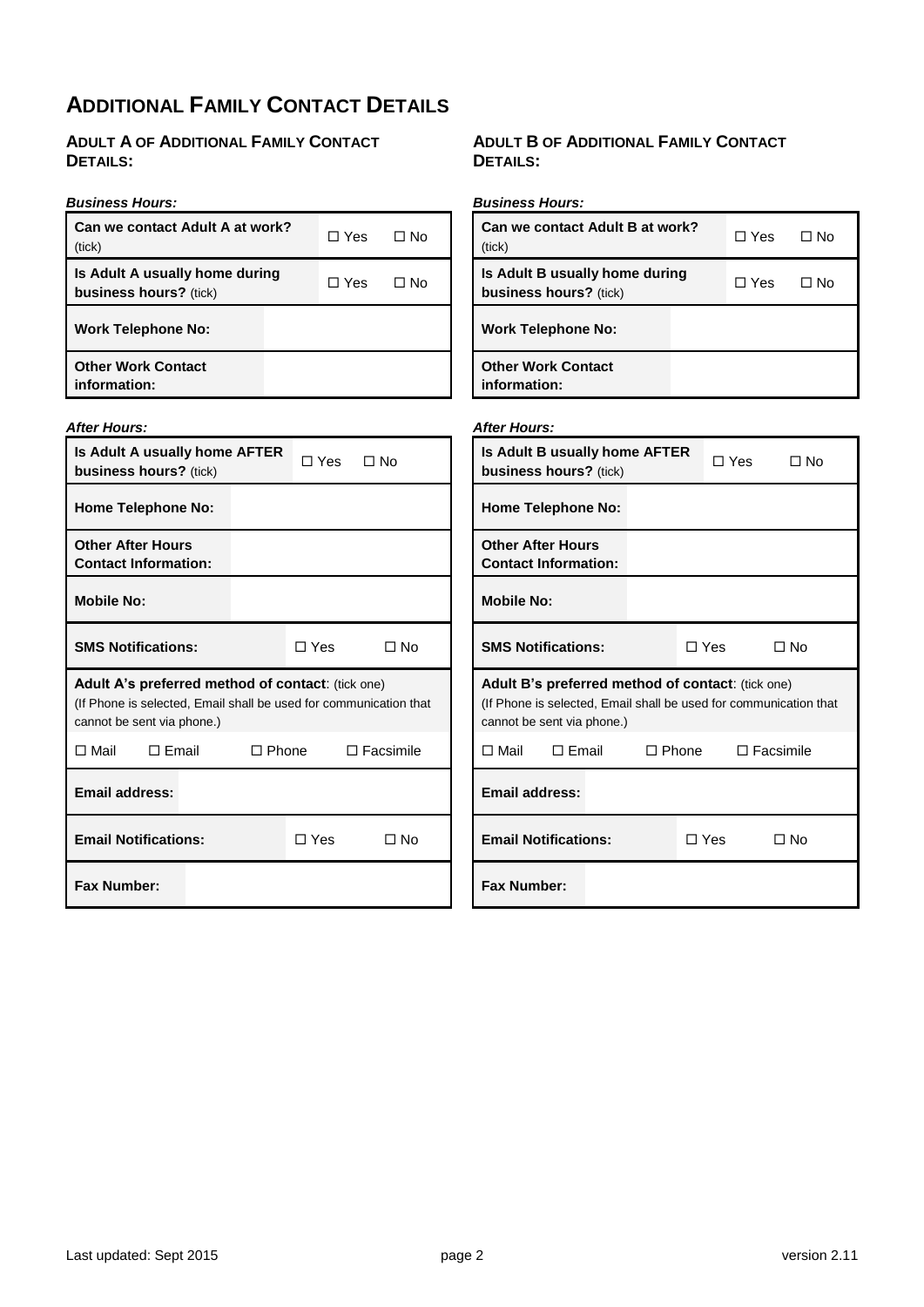### **ADDITIONAL FAMILY HOME ADDRESS:**

| No. & Street: or Box<br>details |                              |            |              |
|---------------------------------|------------------------------|------------|--------------|
| Suburb:                         |                              |            |              |
| State:                          | Postcode:                    |            |              |
| <b>Telephone Number</b>         | <b>Silent Number: (tick)</b> | $\Box$ Yes | $\square$ No |
| <b>Mobile Number:</b>           | <b>Fax Number:</b>           |            |              |

### **ADDITIONAL FAMILY MAILING ADDRESS:**

Write "As Above" if the same as Family Home Address

| No. & Street |           |  |
|--------------|-----------|--|
| Suburb:      |           |  |
| State:       | Postcode: |  |

### **ADDITIONAL FAMILY DOCTOR DETAILS:**

| <b>Doctor's Name</b>                                                        | <b>Individual or Group Practice:</b><br>(tick) | $\Box$ Individual<br>$\Box$ Group |
|-----------------------------------------------------------------------------|------------------------------------------------|-----------------------------------|
| No. & Street or Box No.:                                                    |                                                |                                   |
| Suburb:                                                                     |                                                |                                   |
| State:                                                                      |                                                | Postcode:                         |
| <b>Telephone Number</b>                                                     |                                                | <b>Fax Number</b>                 |
| <b>Current Ambulance Subscription: (tick)</b><br>$\square$ No<br>$\Box$ Yes | <b>Medicare Number:</b>                        |                                   |

### **ADDITIONAL FAMILY EMERGENCY CONTACTS:**

|   | <b>Name</b> | <b>Relationship</b><br>(Neighbour, Relative, Friend or Other) | <b>Telephone Contact</b> | Language Spoken<br>(If English Write "E") |
|---|-------------|---------------------------------------------------------------|--------------------------|-------------------------------------------|
|   |             |                                                               |                          |                                           |
| 2 |             |                                                               |                          |                                           |
| 3 |             |                                                               |                          |                                           |
| 4 |             |                                                               |                          |                                           |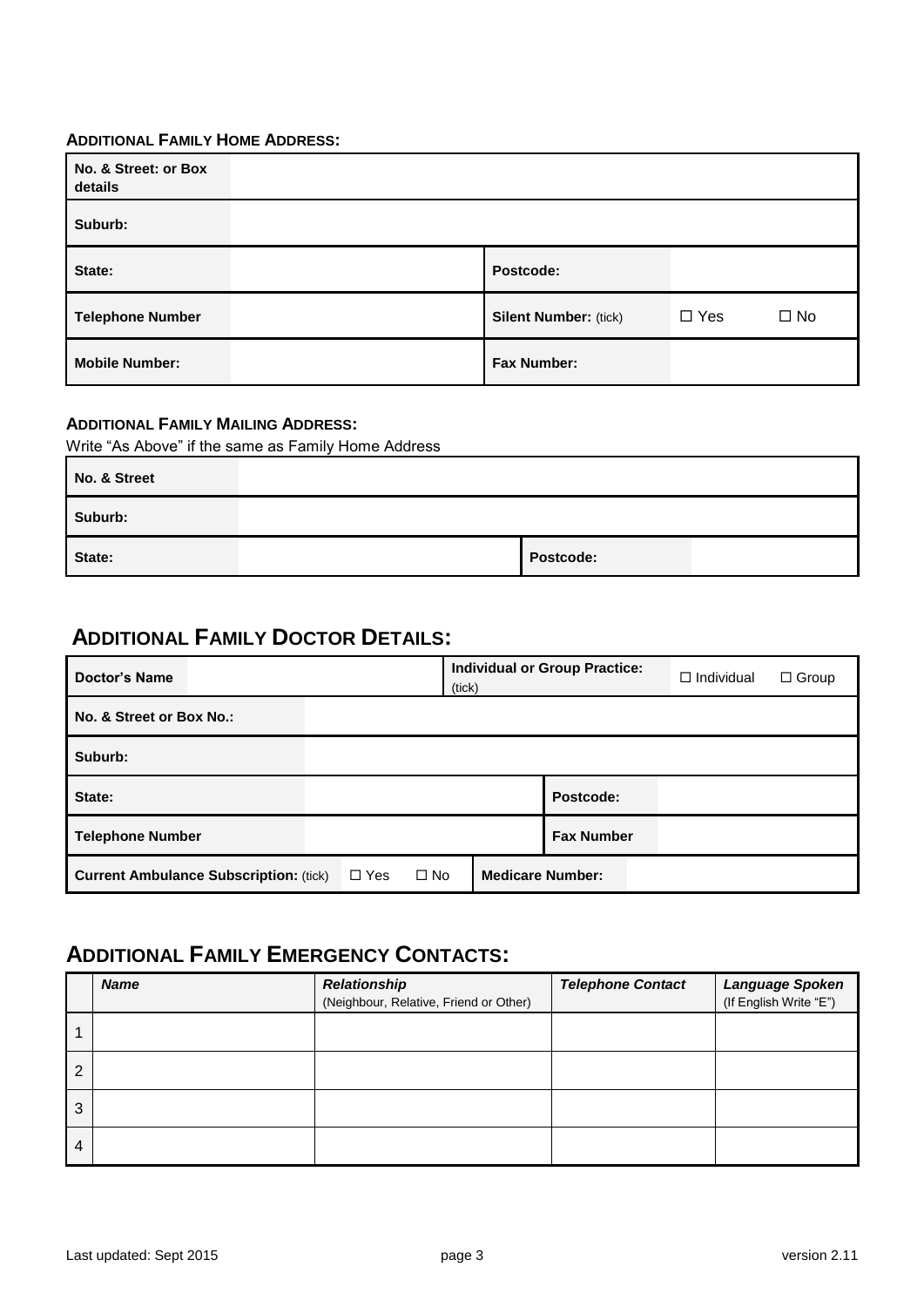## **ADDITIONAL FAMILY BILLING ADDRESS:**

Write "As Above" if the same as Family Home Address

| No. & Street or PO Box |                                  |                          |           |  |
|------------------------|----------------------------------|--------------------------|-----------|--|
| Suburb:                |                                  |                          |           |  |
| State:                 |                                  |                          | Postcode: |  |
| <b>Billing Email</b>   | $\Box$ Adult A<br>$\Box$ Adult B | □ Other (Please Specify) |           |  |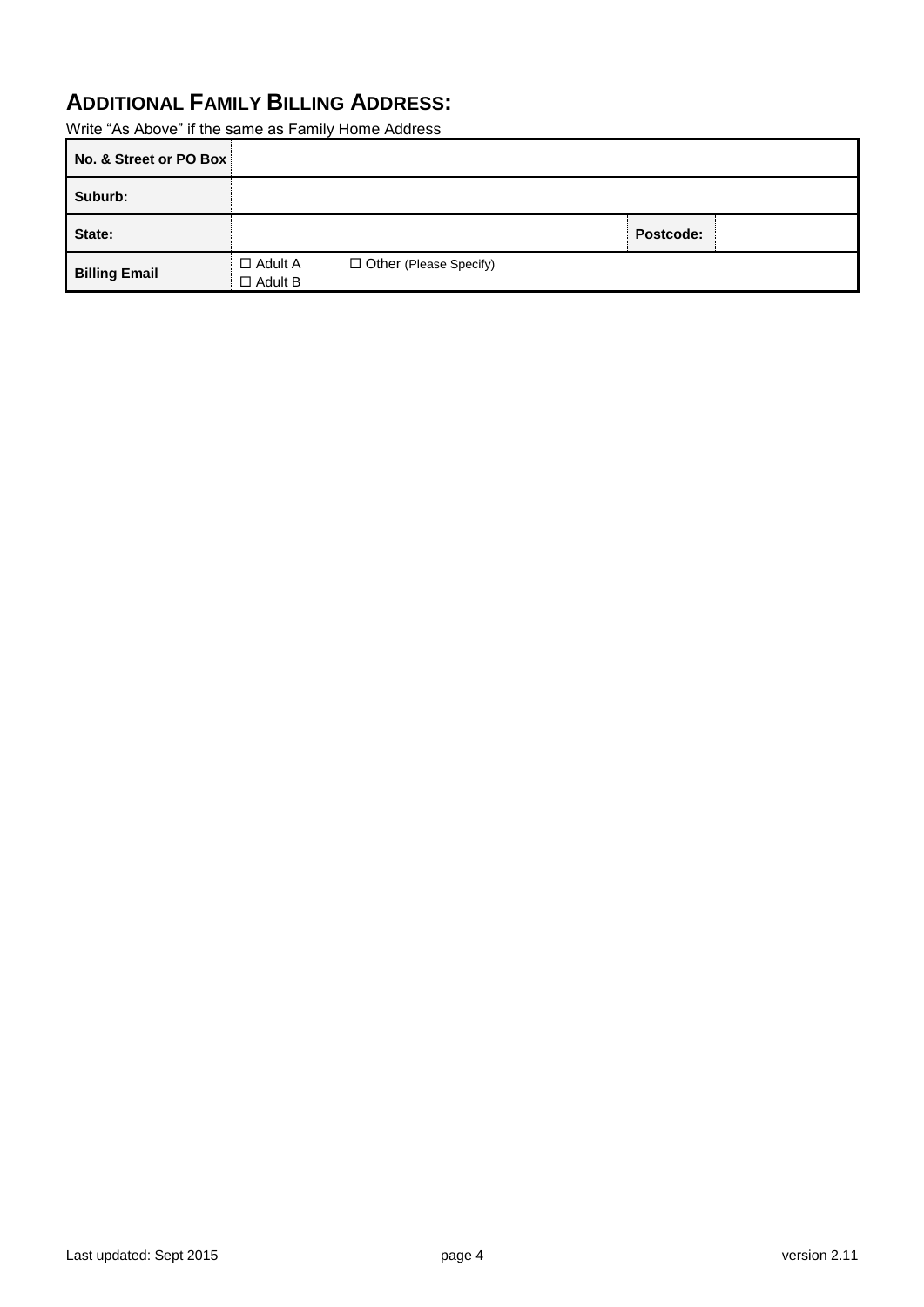### **OTHER ADDITIONAL FAMILY DETAILS**

|                                                                               | $\Box$ Parent        | $\Box$ Step-Parent | $\Box$ Adoptive Parent |
|-------------------------------------------------------------------------------|----------------------|--------------------|------------------------|
| Relationship of Adult A of Additional Family to<br><b>Student:</b> (tick one) | $\Box$ Foster Parent | $\Box$ Host Family | $\Box$ Relative        |
|                                                                               | $\Box$ Friend        | $\Box$ Self        | $\Box$ Other           |
|                                                                               | $\Box$ Parent        | $\Box$ Step-Parent | $\Box$ Adoptive Parent |
| Relationship of Adult B of Additional Family to<br><b>Student:</b> (tick one) | $\Box$ Foster Parent | $\Box$ Host Family | $\Box$ Relative        |
|                                                                               | $\Box$ Friend        | $\Box$ Self        | $\Box$ Other           |

| The student lives with the Additional Family: (tick one) |                                              |                 |                |                     |                    |                |  |  |
|----------------------------------------------------------|----------------------------------------------|-----------------|----------------|---------------------|--------------------|----------------|--|--|
| $\Box$ Always                                            | $\Box$ Mostly                                | $\Box$ Balanced |                | $\Box$ Occasionally | $\Box$ Never       |                |  |  |
|                                                          |                                              |                 |                |                     |                    |                |  |  |
|                                                          | Send Correspondence addressed to: (tick one) |                 | $\Box$ Adult A | $\Box$ Adult B      | $\Box$ Both Adults | $\Box$ Neither |  |  |
|                                                          |                                              |                 |                |                     |                    |                |  |  |
| Is the Additional Family to receive Academic Reports?    |                                              | п               | Yes            | $\square$ No        |                    |                |  |  |

Thank you for taking the time to complete this Student Enrolment form. We understand that the information you have provided is confidential and will be treated as such, but the details are required to enable staff to properly enrol your child at our school.

| I certify that the information contained within this form is correct. |       |  |
|-----------------------------------------------------------------------|-------|--|
| Signature of Parent/Guardian:                                         | Date: |  |